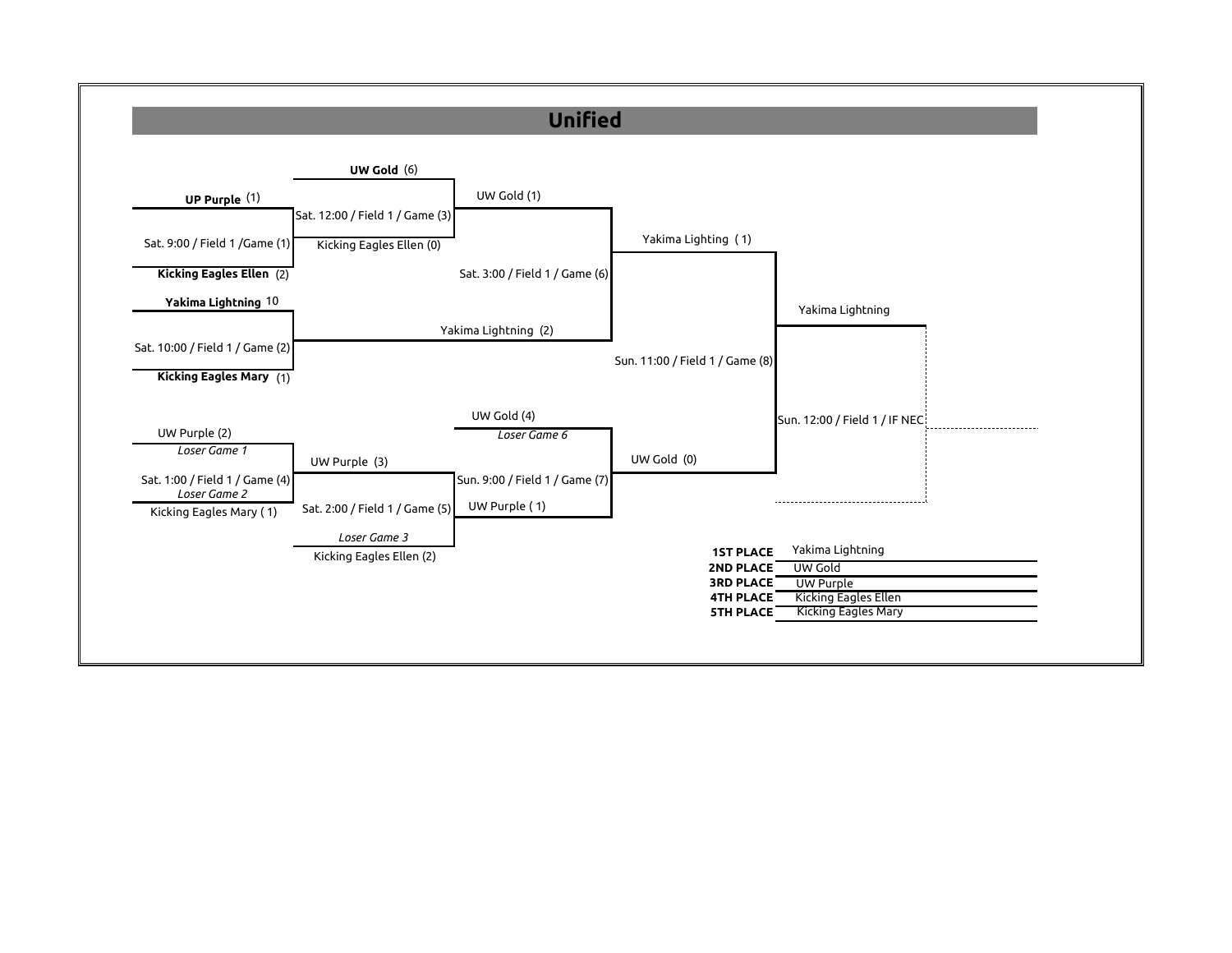| <b>Group A</b>         |                               |   |             |                            |                          |  |  |
|------------------------|-------------------------------|---|-------------|----------------------------|--------------------------|--|--|
|                        | <b>Round Robin Tournament</b> |   |             |                            |                          |  |  |
|                        | $\overline{\mathsf{w}}$       | L | PD          | РA                         | $\overline{\mathsf{PF}}$ |  |  |
| <b>Tri Cities B</b>    |                               |   |             |                            |                          |  |  |
| Marysville Sidekicks   |                               |   |             |                            |                          |  |  |
| Shooters #1            |                               |   |             |                            |                          |  |  |
| <b>Issaquah Spirit</b> |                               |   |             |                            |                          |  |  |
| Round 1                | <u>Score:</u>                 |   |             | <u>Game Day/Time/Field</u> |                          |  |  |
| <b>Tri Cities B</b>    | 5                             |   |             |                            |                          |  |  |
| VS                     |                               |   | 1           | Sat. 9:00 Field 2          |                          |  |  |
| Marysville Sidekicks   | 3                             |   |             |                            |                          |  |  |
|                        |                               |   |             |                            |                          |  |  |
| Shooters #1            | 1                             |   |             |                            |                          |  |  |
| VS                     |                               |   | 2           | Sat. 9:00 Field 3          |                          |  |  |
| Issaquah Spirit        | 0                             |   |             |                            |                          |  |  |
|                        |                               |   |             |                            |                          |  |  |
|                        |                               |   |             |                            |                          |  |  |
| Round 2                | Score:                        |   |             | <u>Game Day/Time/Field</u> |                          |  |  |
| Tri Cities B           | 2                             |   |             |                            |                          |  |  |
| VS                     |                               |   | 3           | Sat. 11:00 Field 2         |                          |  |  |
| Shooters #1            | 1                             |   |             |                            |                          |  |  |
|                        |                               |   |             |                            |                          |  |  |
| Marysville Sidekicks   | 3                             |   |             |                            |                          |  |  |
| VS                     |                               |   | 4           | Sat. 11:00 Field 3         |                          |  |  |
| Issaquah Spirit        | 0                             |   |             |                            |                          |  |  |
|                        |                               |   |             |                            |                          |  |  |
|                        |                               |   |             |                            |                          |  |  |
| Round 3                | Score:                        |   |             | <u>Game Day/Time/Field</u> |                          |  |  |
| Tri Cities B           | 3                             |   |             |                            |                          |  |  |
| VS                     |                               |   | 5.          | Sat. 2:00 Field 2          |                          |  |  |
| Issaquah Spirit        | 1                             |   |             |                            |                          |  |  |
|                        |                               |   |             |                            |                          |  |  |
| Shooters #1            | 0                             |   |             |                            |                          |  |  |
| ٧S                     |                               |   | 6           | Sat. 2:00 Field 3          |                          |  |  |
| Marysville Sidekicks   | 1                             |   |             |                            |                          |  |  |
|                        |                               |   |             |                            |                          |  |  |
|                        |                               |   |             |                            |                          |  |  |
| <b>Semi Finals</b>     | Score:                        |   | <u>Game</u> | Day/Time/Field             |                          |  |  |
| #2 Seed from Group A   | Marysville Sidekickers (2)    |   |             |                            |                          |  |  |
| VS                     |                               |   | 7           |                            | Sun. 10:00 Field 2       |  |  |
| #3 Seed from Group A   | Shooter 1 (0)                 |   |             |                            |                          |  |  |
|                        |                               |   |             |                            |                          |  |  |



|  | (#4 Seed of Group A plays down into Group B/Game 4) |  |  |  |  |
|--|-----------------------------------------------------|--|--|--|--|
|  |                                                     |  |  |  |  |

**Finals**

#1 Seed from Group A **1st Place**

| #1 Seed from Group A  | Tri Cities B (3)          |                    |           | <b>1st Place</b> Tri Cities B          |
|-----------------------|---------------------------|--------------------|-----------|----------------------------------------|
| vs                    |                           | Sun. 12:00 Field 2 |           | <b>2nd Place</b> Marysville Sidekicers |
| Winner of Semi Finals | Marysville Sidekicers (2) |                    | 3rd Place | Shooters 1                             |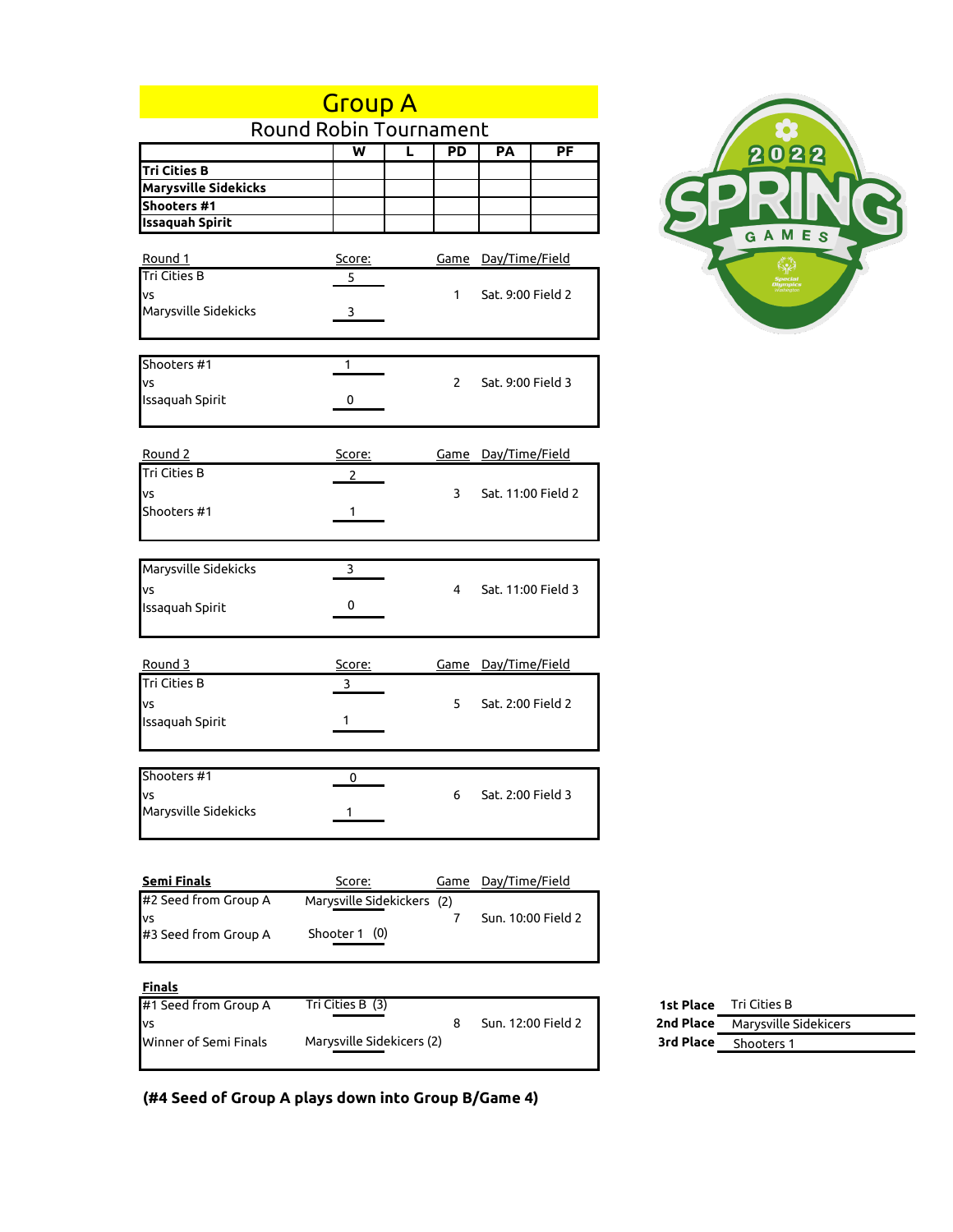|                                                       | <b>Group B</b>                        |                        |                    |                                                                                      |
|-------------------------------------------------------|---------------------------------------|------------------------|--------------------|--------------------------------------------------------------------------------------|
|                                                       |                                       | Round Robin Tournament |                    |                                                                                      |
|                                                       | $\overline{\mathsf{w}}$               | PD<br>L                | PA                 | PF<br>22<br>$\boldsymbol{\omega}$                                                    |
| <b>FW Blue</b>                                        |                                       |                        |                    |                                                                                      |
| <b>Othello Dream Team</b>                             |                                       |                        |                    |                                                                                      |
| <b>Vancouver Terriers</b>                             |                                       |                        |                    |                                                                                      |
|                                                       | Score:                                | Game                   | Day/Time/Field     | GAMES                                                                                |
| <b>FW Blue</b>                                        | 3                                     |                        |                    |                                                                                      |
| VS<br>Othello Dream Team                              | 4                                     | 1                      | Sat. 11:00 Field 2 |                                                                                      |
| <b>Bye: Vancouver Terriers</b>                        |                                       |                        |                    |                                                                                      |
| <b>FW Blue</b>                                        | 2                                     |                        |                    |                                                                                      |
| VS<br><b>Vancouver Terriers</b>                       | 1                                     | 2                      | Sat. 1:00 Field 2  |                                                                                      |
| <b>Bye:</b> Othello Dream Team                        |                                       |                        |                    |                                                                                      |
|                                                       | Score:                                | Game                   | Day/Time/Field     |                                                                                      |
| Othello Dream Team<br>VS<br><b>Vancouver Terriers</b> | 6<br>4                                | 3                      | Sat. 3:00 Field 2  |                                                                                      |
| <b>Bye: FW Blue</b>                                   |                                       |                        |                    |                                                                                      |
| <b>Semi Finals</b>                                    | Score:                                | Game                   | Day/Time/Field     |                                                                                      |
| #2 Seed from Group B<br>VS<br>#4 Seed from Group A    | FW Blue (5)<br>Issaquah Spirit (0)    | $\overline{4}$         | Sun. 9:00 Field 2  |                                                                                      |
| <b>Finals</b>                                         |                                       |                        |                    |                                                                                      |
| #1 Seed from Group B<br>VS<br>Winner of Semi Finals   | Othello Dream Team (3)<br>FW Blue (2) | 5                      | Sun. 11:00 Field 2 | 1st Place Othello Dream Team<br>2nd Place<br>FW Blue<br>3rd Place<br>Issaquah Spirit |

**(#3 Seed of Group B plays down into Group C/Game 4)**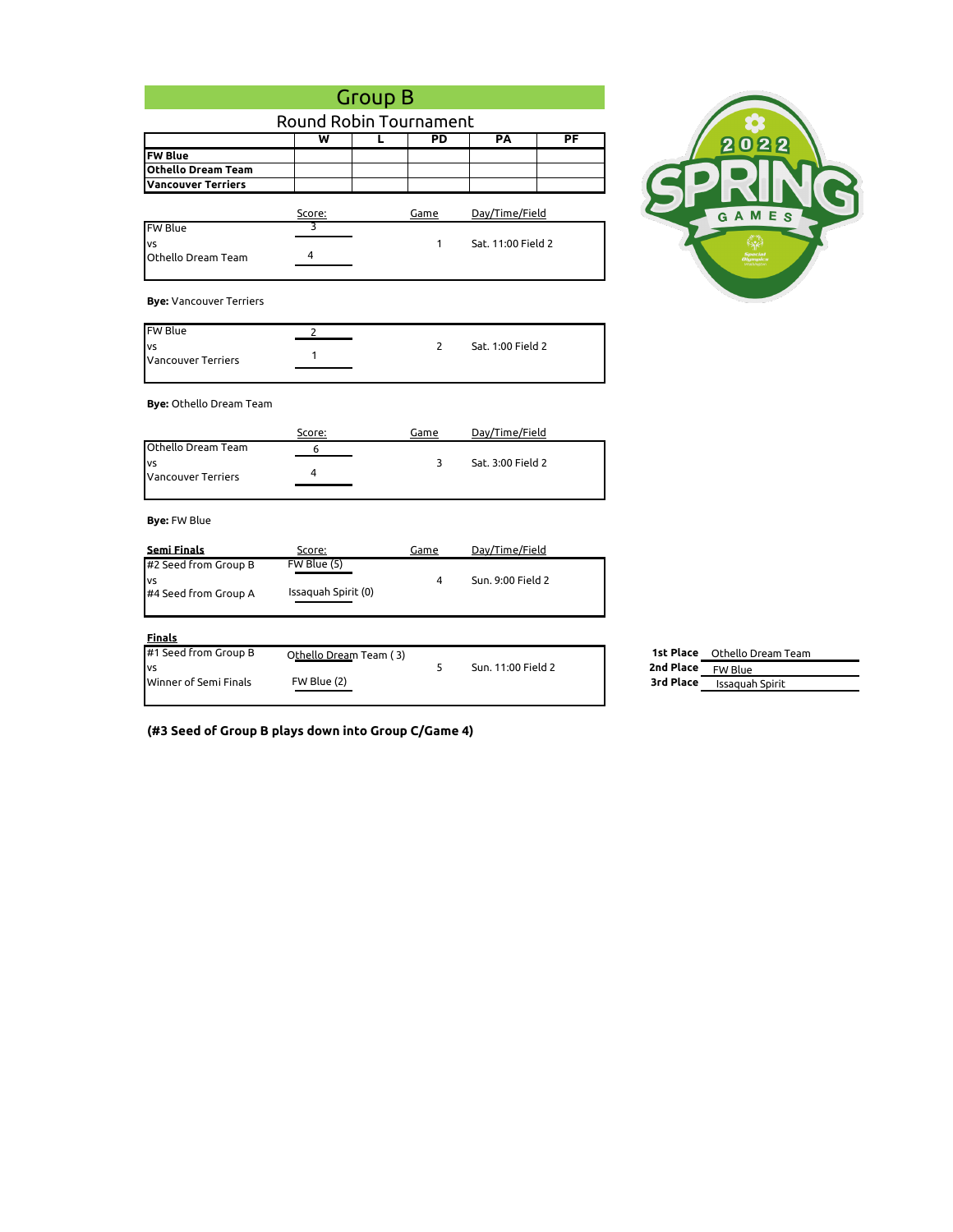|                                                 |                         | <b>Group C</b>  |                    |    |
|-------------------------------------------------|-------------------------|-----------------|--------------------|----|
|                                                 | Round Robin Tournament  |                 |                    |    |
|                                                 | $\overline{\mathsf{w}}$ | $\overline{PD}$ | PA                 | PF |
| <b>Wolfpack A</b>                               |                         |                 |                    |    |
| <b>Mercer Island</b><br><b>Marysville Storm</b> |                         |                 |                    |    |
|                                                 |                         |                 |                    |    |
|                                                 | Score:                  | Game            | Day/Time/Field     |    |
| Wolfpack A                                      | 0                       |                 |                    |    |
| VS<br>Mercer Island                             | 3                       | 1               | Sat. 10:00 Field 3 |    |
|                                                 |                         |                 |                    |    |
|                                                 |                         |                 |                    |    |
| <b>Bye: Marysville Storm</b>                    |                         |                 |                    |    |
| Wolfpack A                                      |                         |                 |                    |    |
| vs                                              | 6                       | 2               | Sat. 1:00 Field 3  |    |
| Marysville Storm                                | 1                       |                 |                    |    |
|                                                 |                         |                 |                    |    |
| <b>Bye: Mercer Island</b>                       |                         |                 |                    |    |
|                                                 |                         |                 |                    |    |
|                                                 | Score:                  | Game            | Day/Time/Field     |    |
| Mercer Island                                   | 6                       |                 |                    |    |
| VS<br>Marysville Storm                          | 0                       | 3               | Sat. 3:00 Field 3  |    |
|                                                 |                         |                 |                    |    |
|                                                 |                         |                 |                    |    |
| <b>Bye:</b> Wolfpack A                          |                         |                 |                    |    |
| <b>Semi Finals</b>                              | Score:                  | Game            | Day/Time/Field     |    |
| #2 Seed from Group C                            | Wolfpack A (2)          |                 |                    |    |
| <b>VS</b>                                       |                         | 4               | Sun. 9:00 Field 3  |    |
| #3 Seed from Group B                            | Vancouver Terriors (4)  |                 |                    |    |
|                                                 |                         |                 |                    |    |
| <b>Finals</b>                                   |                         |                 |                    |    |
| #1 Seed from Group C                            | Mercer Island (2)       |                 |                    |    |
| vs                                              |                         | 5               | Sun. 11:00 Field 3 |    |
| Winner of Semi Finals                           | Vancouver Terriors (5)  |                 |                    |    |
|                                                 |                         |                 |                    |    |

**(#3 Seed of Group C plays down into Group D/Game 7)**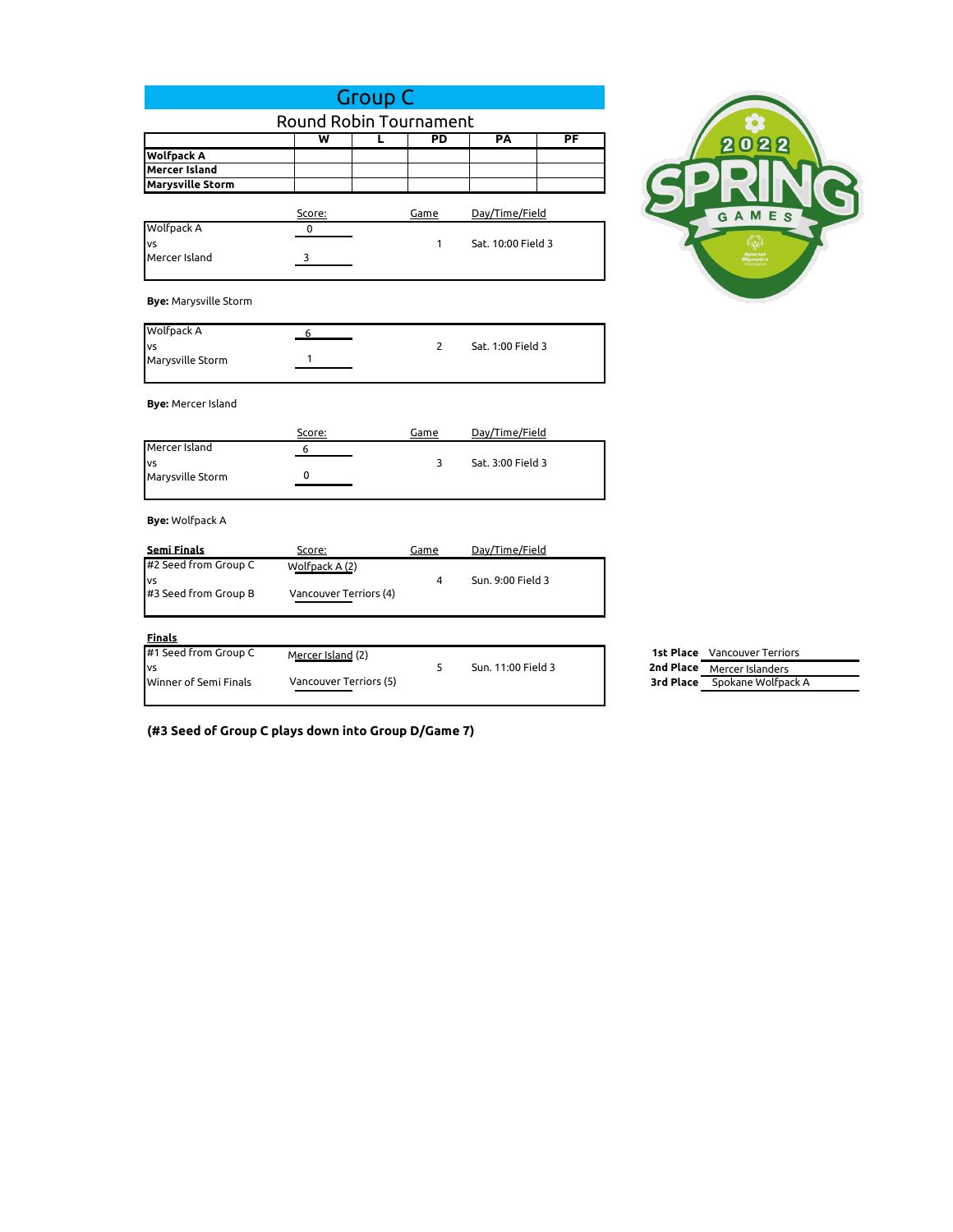|                                                    | <b>Group D</b>         |                |                            |                    |                        |
|----------------------------------------------------|------------------------|----------------|----------------------------|--------------------|------------------------|
|                                                    | Round Robin Tournament |                |                            |                    |                        |
|                                                    | ₩<br>τ                 | PD             | PA                         | PF                 |                        |
| West Plains A<br><b>Enumclaw Thundering Eagles</b> |                        |                |                            |                    |                        |
| Yakima Storm                                       |                        |                |                            |                    |                        |
| <b>Renton Rockets</b>                              |                        |                |                            |                    |                        |
|                                                    |                        |                |                            |                    |                        |
| Round 1<br><b>West Plains A</b>                    | <u>Score:</u>          |                | <u>Game Day/Time/Field</u> |                    |                        |
| VS                                                 | $\overline{2}$         | $\mathbf{1}$   | Sat. 9:00 Field 4          |                    |                        |
| <b>Enumclaw Thundering Eagles</b>                  | 1                      |                |                            |                    |                        |
|                                                    |                        |                |                            |                    |                        |
|                                                    |                        |                |                            |                    |                        |
| Yakima Storm<br><b>VS</b>                          | Δ.                     | $\overline{2}$ |                            |                    |                        |
| <b>Renton Rockets</b>                              | 5                      |                |                            | Sat. 10:00 Field 4 |                        |
|                                                    |                        |                |                            |                    |                        |
|                                                    |                        |                |                            |                    |                        |
| Round 2                                            | Score:                 |                | <u>Game Day/Time/Field</u> |                    |                        |
| West Plains A                                      |                        |                |                            |                    |                        |
| VS<br>Yakima Storm                                 | 0                      | 3              | Sat. 12:00 Field 4         |                    |                        |
|                                                    |                        |                |                            |                    |                        |
|                                                    |                        |                |                            |                    |                        |
| Enumclaw Thundering Eagles                         | 0                      |                |                            |                    |                        |
| VS                                                 |                        | 4              | Sat. 1:00 Field 4          |                    |                        |
| <b>Renton Rockets</b>                              | 1                      |                |                            |                    |                        |
|                                                    |                        |                |                            |                    |                        |
| Round 3                                            | Score:                 |                | Game Day/Time/Field        |                    |                        |
| West Plains A                                      | 2                      |                |                            |                    |                        |
| VS                                                 |                        | 5              | Sat. 3:00 Field 4          |                    |                        |
| <b>Renton Rockets</b>                              | 1                      |                |                            |                    |                        |
|                                                    |                        |                |                            |                    |                        |
| Yakima Storm                                       | 3                      |                |                            |                    |                        |
| VS<br>Enumclaw Thundering Eagles                   |                        | 6              | Sat. 4:00 Field 4          |                    |                        |
|                                                    | 0                      |                |                            |                    |                        |
| <u>Semi Finals</u>                                 |                        |                | Game Day/Time/Field        |                    |                        |
| Semi Final A                                       | <u>Score:</u>          |                |                            |                    |                        |
| #3 Seed from Group C                               | Maryville Storm (2)    |                |                            |                    |                        |
| VS                                                 |                        | $\overline{7}$ | Sun. 9:00 Field 4          |                    |                        |
| #2 Seed from Group D                               | Renton Rockets (1)     |                |                            |                    |                        |
|                                                    |                        |                |                            |                    |                        |
| <b>Semi Final B</b>                                | West Plains A (5)      |                |                            |                    |                        |
| #1 Seed from Group D<br>VS                         |                        | 8              |                            | Sun. 10:00 Field 4 |                        |
| #3 Seed from Group D                               | Yakima Storm (0)       |                |                            |                    |                        |
|                                                    |                        |                |                            |                    |                        |
| <u>Finals</u>                                      | <u>Score:</u>          |                | <u>Game Day/Time/Field</u> |                    |                        |
| <b>Bronze Medal</b>                                |                        |                |                            |                    |                        |
| Loser of Semi Final A                              | Renton Rockets (5)     |                |                            |                    |                        |
| <b>VS</b>                                          |                        | 9              |                            | Sun. 12:00 Field 3 |                        |
| Loser of Semi Final B                              | Yakima Storm (0)       |                |                            |                    |                        |
|                                                    |                        |                |                            |                    |                        |
| <b>Gold Medal</b>                                  | Marysville Storm (3)   |                |                            |                    | 1st Place              |
| Winner of Semi Final A<br>VS                       |                        | 10             |                            | Sun. 12:00 Field 4 | 2nd Place<br>3rd Place |
| Winner of Semi Final B                             | West Plains A (2)      |                |                            |                    | 4th Place              |
|                                                    |                        |                |                            |                    |                        |



| <b>1st Place</b> | Marysville Storm      |
|------------------|-----------------------|
| 2nd Place        | West Plains A         |
| 3rd Place        | <b>Renton Rockets</b> |
| 4th Place        | Yakima Storm          |
|                  |                       |

**(#4 Seed of Group D plays down into Group E/Game 7)**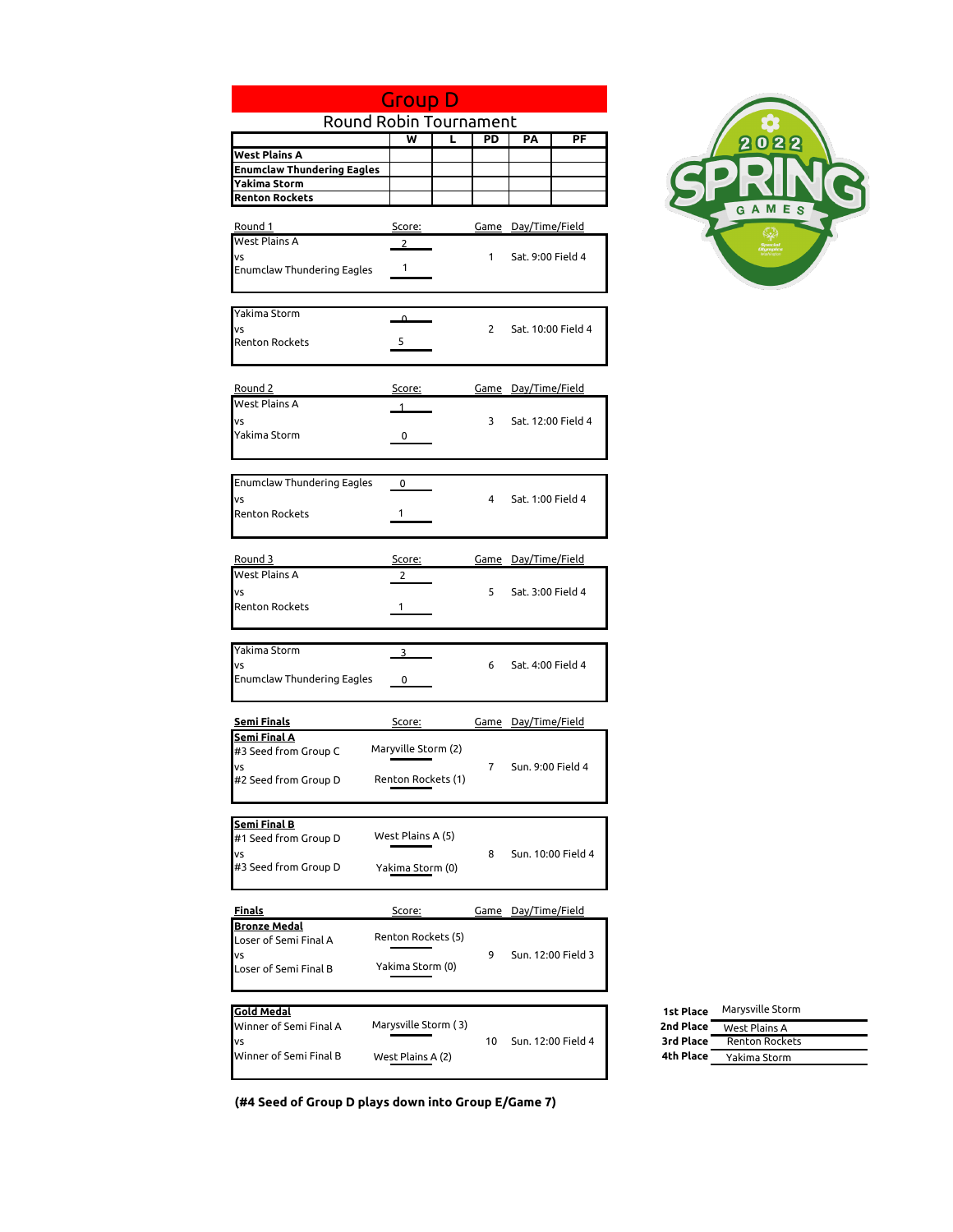|                                             | <b>Group E</b>               |                                 |                            |    |                  |
|---------------------------------------------|------------------------------|---------------------------------|----------------------------|----|------------------|
|                                             | Round Robin Tournament       |                                 |                            |    |                  |
|                                             | ₩                            | PD<br>τ                         | PA                         | PF |                  |
| <b>Blue Devils</b>                          |                              |                                 |                            |    |                  |
| <b>Issaquah Warriors</b><br>West Plains B   |                              |                                 |                            |    |                  |
| <b>Everett Huskies</b>                      |                              |                                 |                            |    |                  |
|                                             |                              |                                 |                            |    |                  |
| Round 1                                     | Score:                       |                                 | <u>Game</u> Day/Time/Field |    |                  |
| <b>Blue Devils</b>                          | 0                            |                                 |                            |    |                  |
| vs<br><b>Issaquah Warriors</b>              | 4                            | $\mathbf{1}$                    | Sat. 9:00 Field 5          |    |                  |
|                                             |                              |                                 |                            |    |                  |
|                                             |                              |                                 |                            |    |                  |
| West Plains B                               | 1                            |                                 |                            |    |                  |
| VS<br>Everett Huskies                       | 2                            | $\overline{2}$                  | Sat. 9:00 Field 6          |    |                  |
|                                             |                              |                                 |                            |    |                  |
|                                             |                              |                                 |                            |    |                  |
| Round 2                                     | <u>Score:</u>                |                                 | <u>Game Day/Time/Field</u> |    |                  |
| <b>Blue Devils</b>                          | 3                            |                                 |                            |    |                  |
| VS                                          |                              | 3                               | Sat. 11:00 Field 5         |    |                  |
| West Plains B                               | 0                            |                                 |                            |    |                  |
|                                             |                              |                                 |                            |    |                  |
| Issaquah Warriors                           |                              |                                 |                            |    |                  |
| VS                                          | 2                            | 4                               | Sat. 11:00 Field 6         |    |                  |
| Everett Huskies                             | 1                            |                                 |                            |    |                  |
|                                             |                              |                                 |                            |    |                  |
|                                             |                              |                                 |                            |    |                  |
| Round 3                                     | Score:                       |                                 | Game Day/Time/Field        |    |                  |
| <b>Blue Devils</b>                          | 0                            |                                 |                            |    |                  |
| VS<br><b>Everett Huskies</b>                | $\overline{2}$               | 5                               | Sat. 1:00 Field 5          |    |                  |
|                                             |                              |                                 |                            |    |                  |
|                                             |                              |                                 |                            |    |                  |
| West Plains B                               | 0                            |                                 |                            |    |                  |
| VS                                          |                              | 6                               | Sat. 2:00 Field 4          |    |                  |
| <b>Issaquah Warriors</b>                    | 3                            |                                 |                            |    |                  |
|                                             |                              |                                 |                            |    |                  |
| <b>Semi Finals</b>                          | <u>Score:</u>                |                                 | <u>Game Day/Time/Field</u> |    |                  |
| Semi Final A<br>#4 Seed from Group D        |                              | Enumclaw Thundering Eagles (0)  |                            |    |                  |
| VS                                          |                              | $\overline{7}$                  | Sun. 11:00 Field 5         |    |                  |
| #2 Seed from Group E                        | Everett Huskies (1)          |                                 |                            |    |                  |
|                                             |                              |                                 |                            |    |                  |
|                                             |                              |                                 |                            |    |                  |
| <b>Semi Final B</b><br>#1 Seed from Group E | Issaguah Warriors (2)        |                                 |                            |    |                  |
| vs                                          |                              | 8                               | Sun. 11:00 Field 6         |    |                  |
| #3 Seed from Group E                        | Clark County Blue Devils (1) |                                 |                            |    |                  |
|                                             |                              |                                 |                            |    |                  |
| <u>Finals</u>                               | Score:                       |                                 | <u>Game Day/Time/Field</u> |    |                  |
| <b>Bronze Medal</b>                         |                              |                                 |                            |    |                  |
| Loser of Semi Final A                       |                              | Enumclaw Thurndering Eagles (1) |                            |    |                  |
| VS                                          |                              | 9                               | Sun. 1:00 Field 3          |    |                  |
| Loser of Semi Final B                       | Clark County Blue Devils     |                                 |                            |    |                  |
|                                             |                              |                                 |                            |    |                  |
| <b>Gold Medal</b>                           |                              |                                 |                            |    | <b>1st Place</b> |
| Winner of Semi Final A                      | Everett Huskies (1)          |                                 |                            |    | 2nd Place        |
| VS                                          |                              | 10                              | Sun. 1:00 Field 4          |    | 3rd Place        |
| Winner of Semi Final B                      | Issaquah Warriors (3)        |                                 |                            |    | 4th Place        |



**(#4 Seed of Group E plays down into Group F/Game 7)**

Issaquah Warriors

Everett Huskies Clark County Blue Devils Enumclaw Thundering Eagles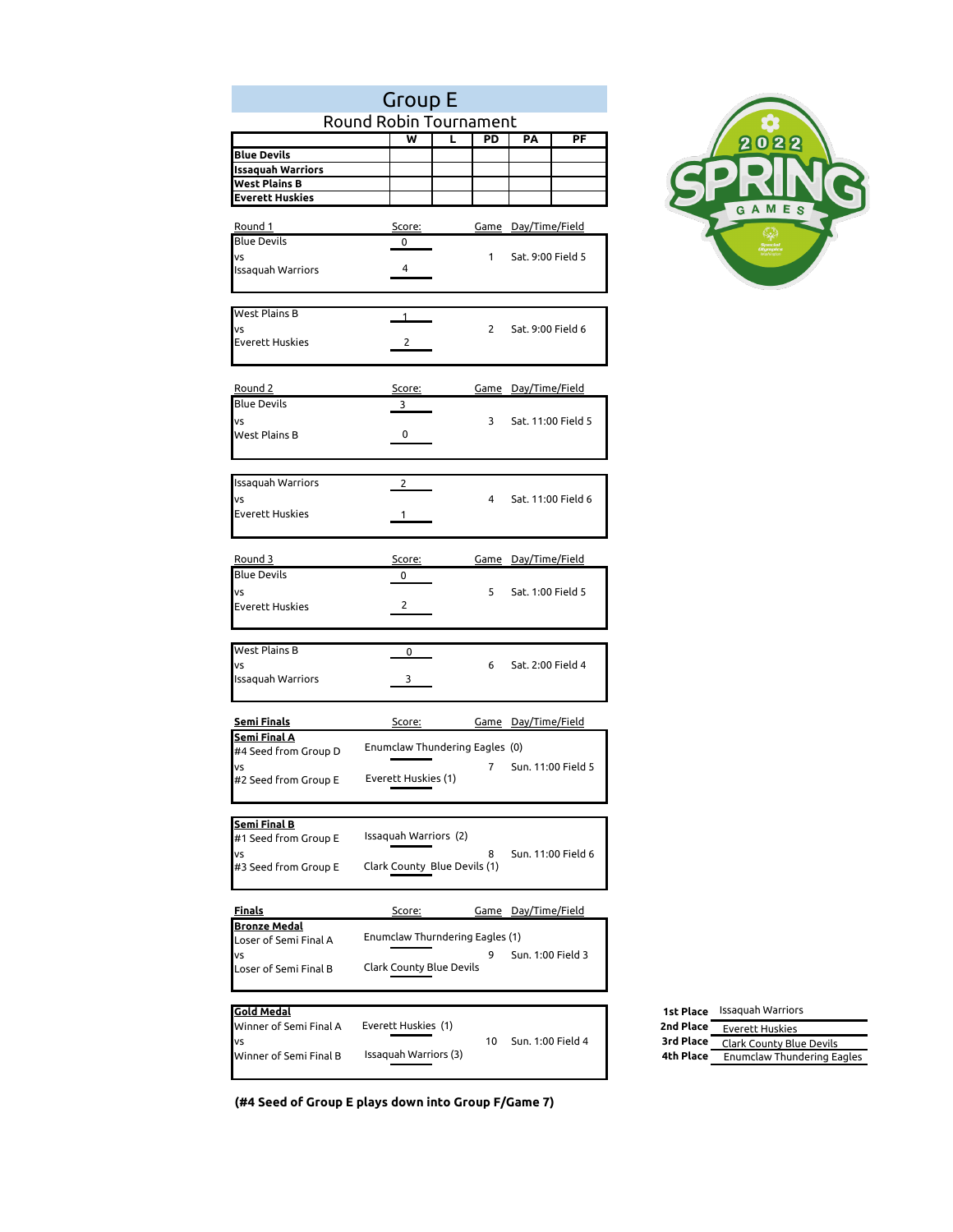|                                             | <b>Group F</b>            |                |                            |                        |
|---------------------------------------------|---------------------------|----------------|----------------------------|------------------------|
|                                             | Round Robin Tournament    |                |                            |                        |
|                                             | ₩                         | τ<br>PD        | PF<br>PA                   |                        |
| Timbers<br><b>SK Sounders</b>               |                           |                |                            |                        |
| Issaquah United                             |                           |                |                            |                        |
| <b>Marysville Hurricanes</b>                |                           |                |                            |                        |
|                                             |                           |                |                            |                        |
| <u>Round 1</u><br>Timbers                   | Score:<br>6               |                | <u>Game Day/Time/Field</u> |                        |
| VS                                          |                           | $\mathbf{1}$   | Sat. 10:00 Field 5         |                        |
| <b>SK Sounders</b>                          | 1                         |                |                            |                        |
|                                             |                           |                |                            |                        |
| Issaquah United                             |                           |                |                            |                        |
| VS                                          | $\overline{2}$            | $\overline{2}$ | Sat. 10:00 Field 6         |                        |
| Marysville Hurricanes                       | 5                         |                |                            |                        |
|                                             |                           |                |                            |                        |
|                                             |                           |                |                            |                        |
| Round 2<br>Timbers                          | Score:                    |                | <u>Game Day/Time/Field</u> |                        |
| VS                                          | 5                         | 3              | Sat. 12:00 Field 5         |                        |
| Issaquah United                             | 1                         |                |                            |                        |
|                                             |                           |                |                            |                        |
|                                             |                           |                |                            |                        |
| <b>SK Sounders</b>                          | 0                         |                |                            |                        |
| VS                                          |                           | 4              | Sat. 12:00 Field 6         |                        |
| Marysville Hurricanes                       | 4                         |                |                            |                        |
|                                             |                           |                |                            |                        |
| Round 3                                     | Score:                    |                | Game Day/Time/Field        |                        |
| <b>Timbers</b>                              | 4                         |                |                            |                        |
| VS                                          |                           | 5              | Sat. 2:00 Field 5          |                        |
| Marysville Hurricanes                       | 0                         |                |                            |                        |
|                                             |                           |                |                            |                        |
| Issaquah United                             | 7                         |                |                            |                        |
| VS                                          |                           | 6              | Sat. 3:00 Field 5          |                        |
| <b>SK Sounders</b>                          | 3                         |                |                            |                        |
|                                             |                           |                |                            |                        |
| <u>Semi Finals</u>                          |                           |                |                            |                        |
| <b>Semi Final A</b>                         | Score:                    |                | <u>Game Day/Time/Field</u> |                        |
| #4 Seed from Group E                        | West Plains B (4)         |                |                            |                        |
| VS                                          |                           | $\overline{7}$ | Sun. 10:00 Field 5         |                        |
| #2 Seed from Group F                        | Marysville Hurricanes (2) |                |                            |                        |
|                                             |                           |                |                            |                        |
| <u>Semi Final B</u>                         |                           |                |                            |                        |
| #1 Seed from Group F                        | Clark County Timbers (4)  |                |                            |                        |
| VS                                          |                           | 8              | Sun. 10:00 Field 6         |                        |
| #3 Seed from Group F                        | Issaquah United (0)       |                |                            |                        |
|                                             |                           |                |                            |                        |
| <u>Finals</u>                               | Score:                    |                | <u>Game Day/Time/Field</u> |                        |
| <u>Bronze Medal</u>                         |                           |                |                            |                        |
| Loser of Semi Final A<br>VS                 | Marysville Hurricanes (0) | 9              | Sun. 1:00 Field 5          |                        |
| Loser of Semi Final B                       | Issaquah United (1)       |                |                            |                        |
|                                             |                           |                |                            |                        |
|                                             |                           |                |                            |                        |
| <b>Gold Medal</b><br>Winner of Semi Final A | West Plains B (0)         |                |                            | 1st Place<br>2nd Place |
| VS                                          |                           | 10             | Sun. 1:00 Field 6          | 3rd Place              |
| Winner of Semi Final B                      | Clark County Timbers (2)  |                |                            | 4th Place              |
|                                             |                           |                |                            |                        |



**(#4 Seed of Group F plays down into Group G/Game 7)**

Clark County Timbers

West Plains B Issaquah Untited Marysville Hurricane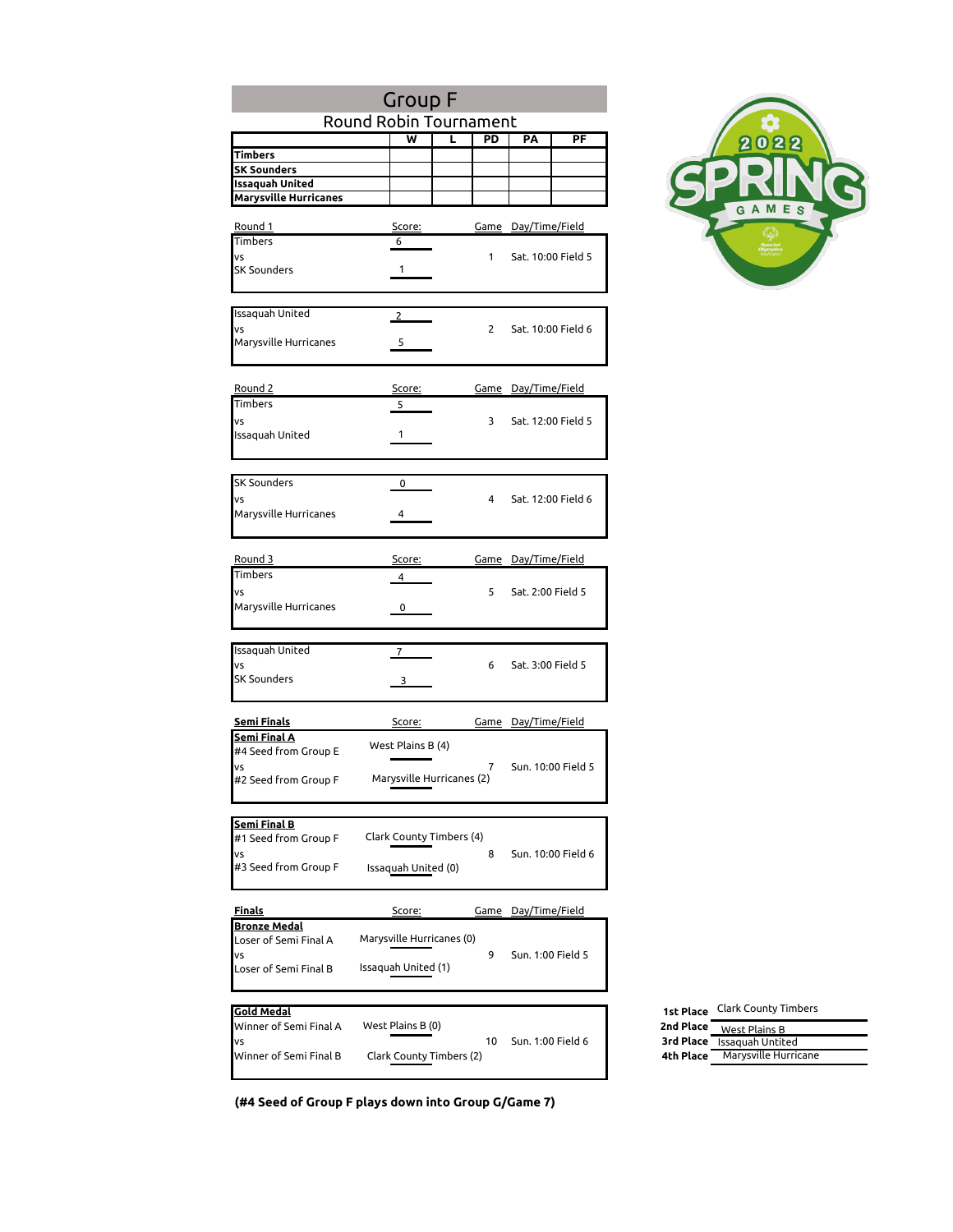|                             | <b>Group G</b>           |                          |                            |                                         |
|-----------------------------|--------------------------|--------------------------|----------------------------|-----------------------------------------|
|                             | Round Robin Tournament   |                          |                            |                                         |
|                             | W                        | L<br>PD                  | PA<br>PF                   | 2022                                    |
| <b>Moses Lake Scorpions</b> |                          |                          |                            |                                         |
| FW White                    |                          |                          |                            |                                         |
| <b>Pierce County 2</b>      |                          |                          |                            |                                         |
| <b>Gig Harbor Riptides</b>  |                          |                          |                            | GAMES                                   |
|                             |                          |                          |                            |                                         |
| Round 1                     | Score:                   |                          | <u>Game Day/Time/Field</u> |                                         |
| Moses Lake Scorpions        | 6                        |                          |                            |                                         |
| VS                          |                          | 1                        | Sat. 11:00 Field 7         |                                         |
| FW White                    | 4                        |                          |                            |                                         |
|                             |                          |                          |                            |                                         |
|                             |                          |                          |                            |                                         |
| Pierce County 2             | $\overline{4}$           |                          |                            |                                         |
| VS                          |                          | $\overline{2}$           | Sat. 12:00 Field 7         |                                         |
| Gig Harbor Riptides         | $\mathbf{1}$             |                          |                            |                                         |
|                             |                          |                          |                            |                                         |
|                             |                          |                          |                            |                                         |
| <u>Round 2</u>              | Score:                   |                          | <u>Game Day/Time/Field</u> |                                         |
| Moses Lake Scorpions        | 0                        |                          |                            |                                         |
| VS                          |                          | 3                        | Sat. 2:00 Field 6          |                                         |
| Pierce County 2             | 6                        |                          |                            |                                         |
|                             |                          |                          |                            |                                         |
|                             |                          |                          |                            |                                         |
| <b>FW White</b>             | 2                        |                          |                            |                                         |
|                             |                          |                          |                            |                                         |
| VS                          |                          | 4                        | Sat. 2:00 Field 7          |                                         |
| Gig Harbor Riptides         | 6                        |                          |                            |                                         |
|                             |                          |                          |                            |                                         |
|                             |                          |                          |                            |                                         |
| Round 3                     | Score:                   |                          | <u>Game Day/Time/Field</u> |                                         |
| Moses Lake Scorpions        | 8                        |                          |                            |                                         |
| VS                          |                          | 5                        | Sat. 4:00 Field 5          |                                         |
| Gig Harbor Riptides         | $\overline{7}$           |                          |                            |                                         |
|                             |                          |                          |                            |                                         |
|                             |                          |                          |                            |                                         |
| Pierce County 2             | 8                        |                          |                            |                                         |
| VS                          |                          | 6                        | Sat. 4:00 Field 6          |                                         |
| FW White                    | 1                        |                          |                            |                                         |
|                             |                          |                          |                            |                                         |
|                             |                          |                          |                            |                                         |
| <b>Semi Finals</b>          | Score:                   |                          | <u>Game Day/Time/Field</u> |                                         |
| <b>Semi Final A</b>         |                          |                          |                            |                                         |
| #4 Seed from Group F        | SK Sounders (1)          |                          |                            |                                         |
| VS                          |                          | 7                        | Sun. 9:00 Field 5          |                                         |
| #2 Seed from Group G        |                          | Moses Lake Scorpions (8) |                            |                                         |
|                             |                          |                          |                            |                                         |
|                             |                          |                          |                            |                                         |
| <b>Semi Final B</b>         |                          |                          |                            |                                         |
| #1 Seed from Group G        | Pierce County 2 (4)      |                          |                            |                                         |
| VS                          |                          | 8                        | Sun. 9:00 Field 6          |                                         |
| #3 Seed from Group G        |                          | Gig Harbor Riptides (0)  |                            |                                         |
|                             |                          |                          |                            |                                         |
|                             |                          |                          |                            |                                         |
| <u>Finals</u>               | Score:                   |                          | <u>Game Day/Time/Field</u> |                                         |
| <b>Bronze Medal</b>         |                          |                          |                            |                                         |
| Loser of Semi Final A       | SK Sounders (4)          |                          |                            |                                         |
| VS                          |                          | 9                        | Sun. 12:00 Field 5         |                                         |
| Loser of Semi Final B       | Gig Harbor Riptides (3)  |                          |                            |                                         |
|                             |                          |                          |                            |                                         |
|                             |                          |                          |                            |                                         |
| <b>Gold Medal</b>           |                          |                          |                            | 1st Place Pierces County 2              |
| Winner of Semi Final A      | Moses Lake Scorpions (2) |                          |                            | 2nd Place<br>Moses Lake Scorpio         |
| VS                          |                          | 10                       | Sun. 12:00 Field 6         | 3rd Place<br>SK Sounders                |
| Winner of Semi Final B      | Pierce County 2 (7)      |                          |                            | 4th Place<br><b>Gig Harbor Riptides</b> |
|                             |                          |                          |                            |                                         |



**(#4 Seed of Group G plays down into Group H/Game 7)**

Moses Lake Scorpions SK Sounders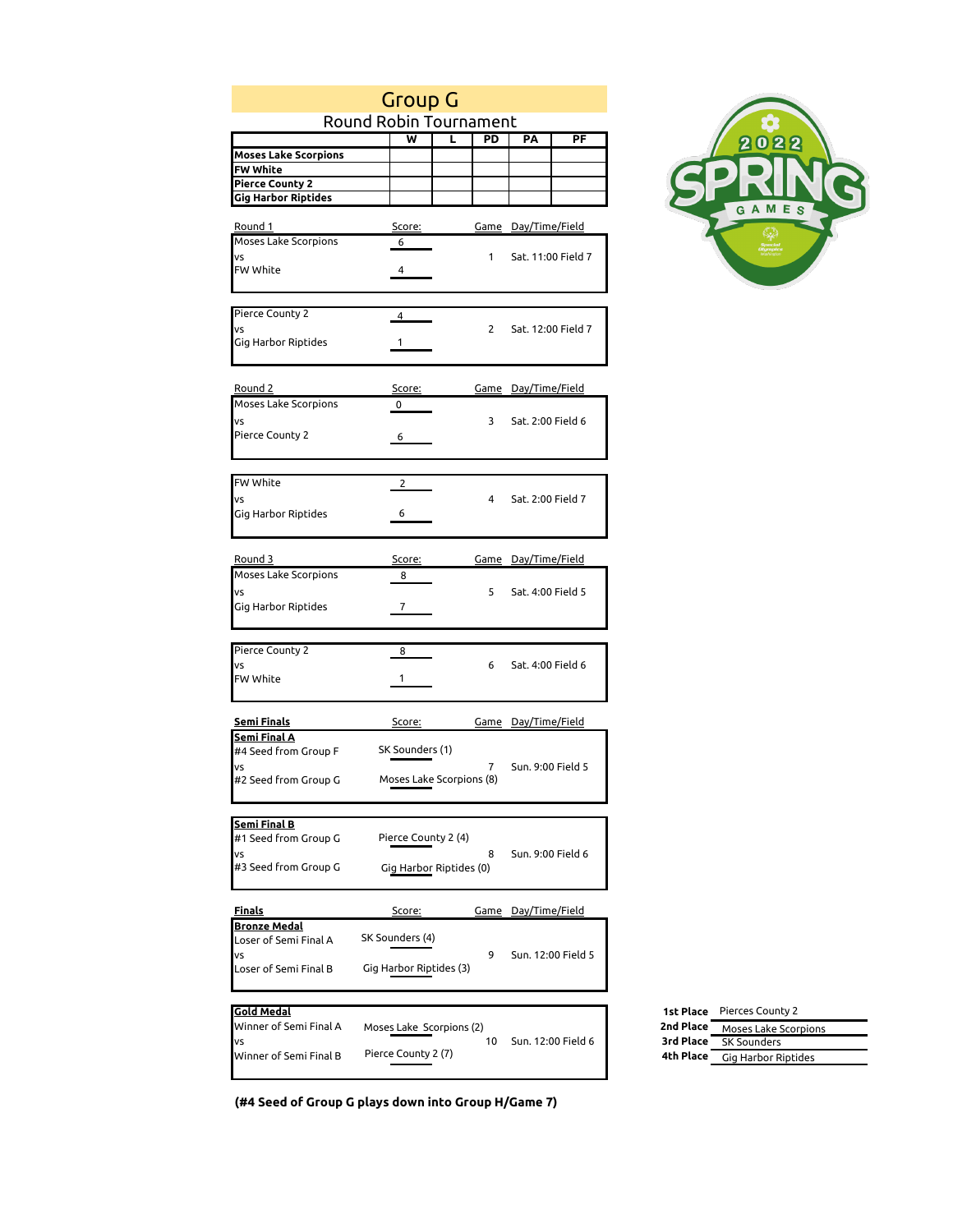|                                             | <b>Group H</b>                |   |                |                            |                    |                        |
|---------------------------------------------|-------------------------------|---|----------------|----------------------------|--------------------|------------------------|
|                                             | Round Robin Tournament        |   |                |                            |                    |                        |
|                                             | ₩                             | τ | PD             | PA                         | PF                 |                        |
| Yakima Thunder                              |                               |   |                |                            |                    |                        |
| <b>FW Red</b><br>Shooters # 2               |                               |   |                |                            |                    |                        |
| <b>Pacers Blue</b>                          |                               |   |                |                            |                    |                        |
|                                             |                               |   |                |                            |                    |                        |
| <u>Round 1</u>                              | Score:                        |   |                | Game Day/Time/Field        |                    |                        |
| Yakima Thunder                              | 8                             |   |                |                            |                    |                        |
| VS<br>FW Red                                | $2^{\circ}$                   |   | $\mathbf{1}$   | Sat. 9:00 Field 7          |                    |                        |
|                                             |                               |   |                |                            |                    |                        |
|                                             |                               |   |                |                            |                    |                        |
| Shooters #2                                 | 0                             |   |                |                            |                    |                        |
| VS<br>Pacers Blue                           | 8                             |   | $\overline{2}$ |                            | Sat. 10:00 Field 7 |                        |
|                                             |                               |   |                |                            |                    |                        |
|                                             |                               |   |                |                            |                    |                        |
| Round 2                                     | Score:                        |   |                | <u>Game Day/Time/Field</u> |                    |                        |
| Yakima Thunder                              | 3                             |   |                |                            |                    |                        |
| VS                                          |                               |   | 3              | Sat. 1:00 Field 6          |                    |                        |
| Shooters #2                                 | 1                             |   |                |                            |                    |                        |
|                                             |                               |   |                |                            |                    |                        |
| FW Red                                      | 1                             |   |                |                            |                    |                        |
| VS                                          |                               |   | $\overline{4}$ | Sat. 1:00 Field 7          |                    |                        |
| Pacers Blue                                 | 10                            |   |                |                            |                    |                        |
|                                             |                               |   |                |                            |                    |                        |
|                                             |                               |   |                |                            |                    |                        |
| Round 3<br>Yakima Thunder                   | Score:<br>5                   |   |                | Game Day/Time/Field        |                    |                        |
| VS                                          |                               |   | 5              | Sat. 3:00 Field 6          |                    |                        |
| Pacers Blue                                 | 6                             |   |                |                            |                    |                        |
|                                             |                               |   |                |                            |                    |                        |
|                                             |                               |   |                |                            |                    |                        |
| Shooters #2<br>VS                           | 6                             |   | 6              | Sat. 3:00 Field 7          |                    |                        |
| FW Red                                      | 2                             |   |                |                            |                    |                        |
|                                             |                               |   |                |                            |                    |                        |
|                                             |                               |   |                |                            |                    |                        |
| <u>Semi Finals</u><br><b>Semi Final A</b>   | <u>Score:</u>                 |   |                | <u>Game Day/Time/Field</u> |                    |                        |
| #4 Seed from Group G                        | FW White (3)                  |   |                |                            |                    |                        |
| VS                                          |                               |   | $\overline{7}$ |                            | Sun. 11:00 Field 7 |                        |
| #2 Seed from Group H                        | Yakima Thunder (2)            |   |                |                            |                    |                        |
|                                             |                               |   |                |                            |                    |                        |
| <u>Semi Final B</u>                         |                               |   |                |                            |                    |                        |
| #1 Seed from Group H                        | Pacers Blue (7)               |   |                |                            |                    |                        |
| VS                                          |                               |   | 8              |                            | Sun. 11:00 Field 8 |                        |
| #3 Seed from Group H                        | Longview Kelso Shooters 2 (0) |   |                |                            |                    |                        |
|                                             |                               |   |                |                            |                    |                        |
| <u>Finals</u>                               | <u>Score:</u>                 |   |                | <u>Game Day/Time/Field</u> |                    |                        |
| <u>Bronze Medal</u>                         |                               |   |                |                            |                    |                        |
| Loser of Semi Final A<br>VS                 | Yakima Thunder (6)            |   | 9              | Sun. 2:00 Field 7          |                    |                        |
| Loser of Semi Final B                       | Longvew Kelso Shooters 2 (0)  |   |                |                            |                    |                        |
|                                             |                               |   |                |                            |                    |                        |
|                                             |                               |   |                |                            |                    |                        |
| <b>Gold Medal</b><br>Winner of Semi Final A | FW White (2)                  |   |                |                            |                    | 1st Place<br>2nd Place |
| VS                                          |                               |   | 10             | Sun. 2:00 Field 8          |                    | 3rd Place              |
| Winner of Semi Final B                      | Pacers Blue (3)               |   |                |                            |                    | 4th Place              |
|                                             |                               |   |                |                            |                    |                        |



**(#4 Seed of Group H plays down into Group I/Game 7)**

|           | <b>1st Place</b> Pacers Blue |
|-----------|------------------------------|
| 2nd Place | FW White                     |
| 3rd Place | Yakima Thunder               |
| 4th Place | Longview Kelso Shooters 2    |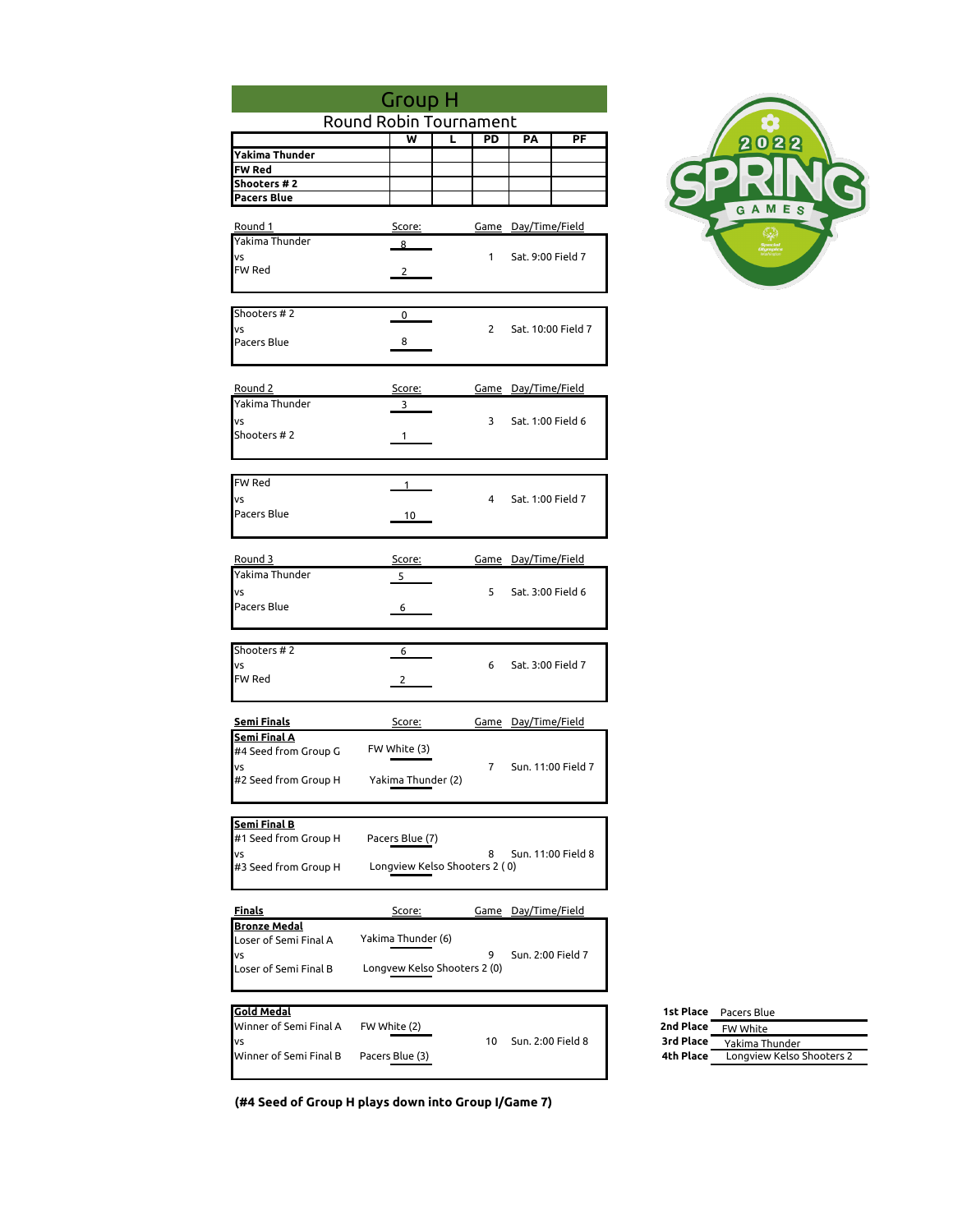|                                             | <b>Group I</b>         |                |                            |  |
|---------------------------------------------|------------------------|----------------|----------------------------|--|
|                                             | Round Robin Tournament |                |                            |  |
| Tri Cities A                                | ₩<br>τ                 | PD             | PA<br>PF                   |  |
| Wolverines                                  |                        |                |                            |  |
| <b>LA Galaxy</b>                            |                        |                |                            |  |
| <b>Pacers Red</b>                           |                        |                |                            |  |
| Round 1                                     | Score:                 |                | <u>Game</u> Day/Time/Field |  |
| Tri Cities A                                | $\mathbf{1}$           |                |                            |  |
| VS<br>Wolverines                            | $\mathbf{3}$           | $\mathbf{1}$   | Sat. 9:00 Field 8          |  |
|                                             |                        |                |                            |  |
| LA Galaxy                                   |                        |                |                            |  |
| VS                                          | $6\overline{}$         | $2^{\circ}$    | Sat. 10:00 Field 8         |  |
| Pacers Red                                  | 0                      |                |                            |  |
|                                             |                        |                |                            |  |
| Round 2                                     | <u>Score:</u>          |                | Game Day/Time/Field        |  |
| Tri Cities A                                | 2                      |                |                            |  |
| VS                                          | 0                      | 3              | Sat. 12:00 Field 8         |  |
| LA Galaxy                                   |                        |                |                            |  |
|                                             |                        |                |                            |  |
| Wolverines                                  | $3^{\circ}$            |                |                            |  |
| VS                                          | 0                      | $\overline{4}$ | Sat. 1:00 Field 8          |  |
| Pacers Red                                  |                        |                |                            |  |
|                                             |                        |                |                            |  |
| Round 3                                     | Score:                 |                | Game Day/Time/Field        |  |
| Tri Cities A                                | 6                      | 5              | Sat. 3:00 Field 8          |  |
| VS<br>Pacers Red                            | 0                      |                |                            |  |
|                                             |                        |                |                            |  |
| LA Galaxy                                   | $1 \quad$              |                |                            |  |
| VS                                          |                        | 6              | Sat. 4:00 Field 8          |  |
| Wolverines                                  | 0                      |                |                            |  |
|                                             |                        |                |                            |  |
| <b>Semi Finals</b>                          | Score:                 |                | <u>Game Day/Time/Field</u> |  |
| Semi Final A<br>#4 Seed from Group H        |                        |                |                            |  |
| VS                                          | FW Red (2)             | $\overline{7}$ | Sun. 9:00 Field 7          |  |
| #2 Seed from Group I                        | LA Galaxy (8)          |                |                            |  |
|                                             |                        |                |                            |  |
| <u>Semi Final B</u>                         |                        |                |                            |  |
| #1 Seed from Group I                        | Tri Cities A (5)       |                |                            |  |
| VS<br>#3 Seed from Group I                  | Woverines (4)          | 8              | Sun. 9:00 Field 8          |  |
|                                             |                        |                |                            |  |
| <u>Finals</u>                               |                        |                | <u>Game Day/Time/Field</u> |  |
| <b>Bronze Medal</b>                         | <u>Score:</u>          |                |                            |  |
| Loser of Semi Final A                       | FW Red (3)             |                |                            |  |
| VS<br>Loser of Semi Final B                 | Wolverines (8)         | 9              | Sun. 12:00 Field 7         |  |
|                                             |                        |                |                            |  |
|                                             |                        |                |                            |  |
| <b>Gold Medal</b><br>Winner of Semi Final A | LA Galaxy (1)          |                |                            |  |
| VS                                          |                        | 10             | Sun. 12:00 Field 8         |  |
| Winner of Semi Final B                      | Tri Cities A (4)       |                |                            |  |
|                                             |                        |                |                            |  |



| <b>1st Place</b> | Tri Cities A                     |
|------------------|----------------------------------|
|                  | 2nd Place Clark County LA Galaxy |
| 3rd Place        | Thurson County Wolverines        |
| 4th Place        | Federal Way Red Thunder          |

**(#4 Seed of Group I plays down into Group J/Game 4)**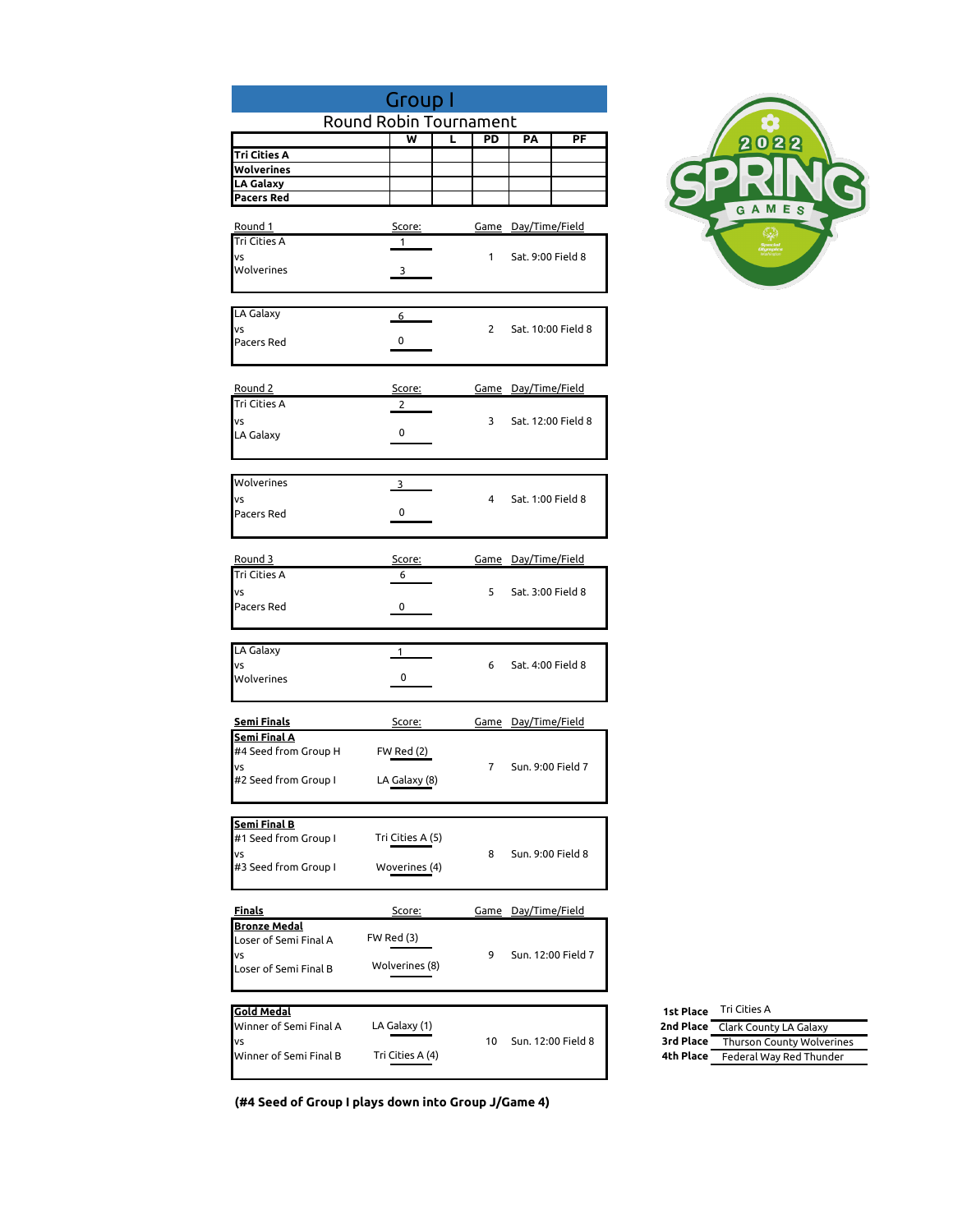| Group J                       |                         |   |                |                    |                          |                                      |
|-------------------------------|-------------------------|---|----------------|--------------------|--------------------------|--------------------------------------|
|                               | Round Robin Tournament  |   |                |                    |                          |                                      |
|                               | $\overline{\mathsf{w}}$ | L | PD             | PA                 | $\overline{\mathsf{PF}}$ |                                      |
| <b>Everett Wildcats</b>       |                         |   |                |                    |                          | 2022                                 |
| <b>Wenatchee Kickers</b>      |                         |   |                |                    |                          |                                      |
| <b>Roaring Lions</b>          |                         |   |                |                    |                          |                                      |
|                               |                         |   |                |                    |                          |                                      |
|                               | Score:                  |   | Game           | Day/Time/Field     |                          | GAMES                                |
| <b>Everett Wildcats</b>       | 4                       |   |                |                    |                          |                                      |
| VS                            |                         |   | 1              | Sat. 11:00 Field 8 |                          |                                      |
| Wenatchee Kickers             | 2                       |   |                |                    |                          |                                      |
| <b>Bye: Roaring Lions</b>     |                         |   |                |                    |                          |                                      |
| <b>Everett Wildcats</b>       | $\overline{2}$          |   |                |                    |                          |                                      |
| VS                            | 3                       |   | 2              | Sat. 2:00 Field 8  |                          |                                      |
| Roaring Lions                 |                         |   |                |                    |                          |                                      |
| <b>Bye:</b> Wenatchee Kickers |                         |   |                |                    |                          |                                      |
|                               | Score:                  |   | Game           | Day/Time/Field     |                          |                                      |
| <b>Wenatchee Kickers</b>      |                         |   |                |                    |                          |                                      |
| VS                            |                         |   | 3              | Sat. 4:00 Field 7  |                          |                                      |
| Roaring Lions                 | 8                       |   |                |                    |                          |                                      |
| <b>Bye:</b> Everett Wildcats  |                         |   |                |                    |                          |                                      |
| <u>Semi Finals</u>            | Score:                  |   | Game           | Day/Time/Field     |                          |                                      |
| Semi Final A                  |                         |   |                |                    |                          |                                      |
| #4 Seed from Group I          | Pacers Red (6)          |   |                |                    |                          |                                      |
| VS                            |                         |   | $\overline{4}$ | Sun. 10:00 Field 7 |                          |                                      |
| #2 Seed from Group J          | Everett Wildcats (4)    |   |                |                    |                          |                                      |
| <b>Semi Final B</b>           |                         |   |                |                    |                          |                                      |
| #1 Seed from Group J          | Roaring Tigers (4)      |   |                |                    |                          |                                      |
| VS                            |                         |   | 5              | Sun. 10:00 Field 8 |                          |                                      |
| #3 Seed from Group J          | Wenatchee Kickers (1)   |   |                |                    |                          |                                      |
| <b>Finals</b>                 | Score:                  |   | Game           | Day/Time/Field     |                          |                                      |
| <b>Bronze Medal</b>           |                         |   |                |                    |                          |                                      |
| Loser of Semi Final A         | Everett Wildcats (5)    |   |                |                    |                          |                                      |
| VS                            |                         |   | 6              | Sun. 1:00 Field 7  |                          |                                      |
| Loser of Semi Final B         | Wenatchee Kickers (2)   |   |                |                    |                          |                                      |
| <b>Gold Medal</b>             |                         |   |                |                    |                          | Spokane Pacers Red<br>1st Place      |
| Winner of Semi Final A        | Pacers Red (5)          |   |                |                    |                          | 2nd Place<br>Roaring Tigers          |
| VS                            |                         |   | $\overline{7}$ | Sun. 1:00 Field 8  |                          | 3rd Place<br><b>Everett Wildcats</b> |
| Winner of Semi Final B        | Roaring Tigers (3)      |   |                |                    |                          | 4th Place Wenatchee Kickers          |
|                               |                         |   |                |                    |                          |                                      |
|                               |                         |   |                |                    |                          |                                      |